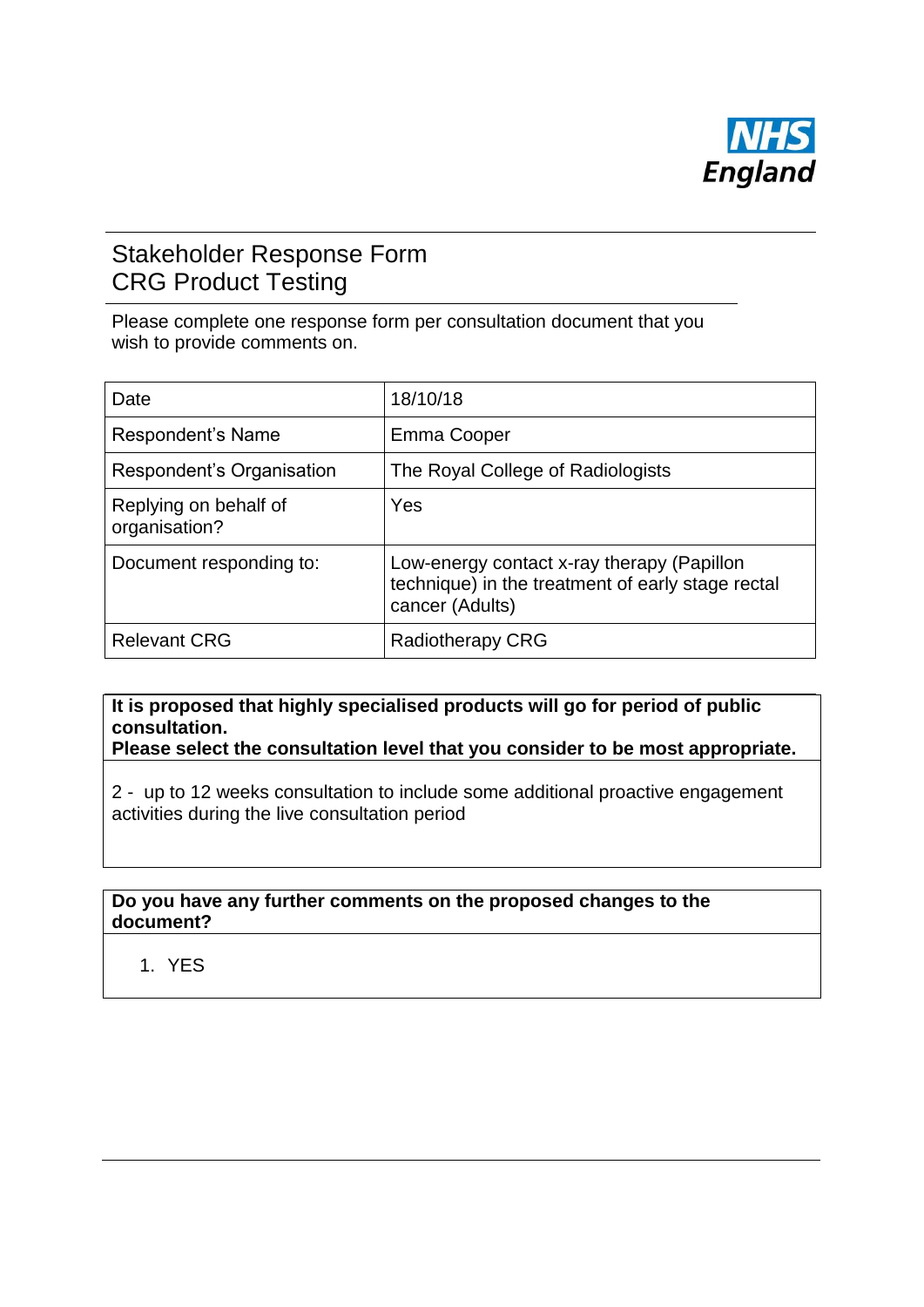#### **If Yes, please describe below, in no more than 500 words, any further comments on the proposed changes to the document as part of this initial 'sense check'.**

We are surprised and disappointed that this consultation has produced a different conclusion to the 2015 NICE review. This seems to be because some evidence evaluated by NICE was not considered in the NHSE review, not because new data contradicting the NICE assessment has been published. This is confusing for both our members and fellows and for patients. We strongly support collaboration between CRUK / NHSE / NIHR / CTRad and others so that evidence reviews performed by different bodies can follow agreed standard methods, avoiding future conflicts in recommendations. We ask that the following evidence included in the NICE review is also considered by NHSE:

- Christoforidis D, McNally MP et al. 2009. Endocavitary contact radiation therapy for ultrasonographically staged T1 N0 and T2 N0 rectal cancer. *British Journal of Surgery* 96:430- 6.
- Gérard JP, Ayzac L et al. 1996. Endocavitary irradiation for early rectal carcinomas T1 (T2). *International Journal of Radiation Oncology, Biology, Physics* 34:775-83.
- Gerard JP1, Frin AC et al. 2014. Organ preservation in rectal adenocarcinoma (T1) T2-T3 Nx M0. *Acta Oncologica* 54: 550-566.
- Hershman MJ, Myint AS, Makin CA. 2003. Multi-modality approach in curative local treatment of early rectal carcinomas. *Colorectal diseases* 5:445-50.
- Hull TL, Lavery IC, Saxton JP 1994. Endocavitary irradiation. An option in select patients with rectal cancer. *Diseases of the Colon & Rectum* 37:1266-70.
- Mendenhall WM1, Rout WR et al. 1997. Conservative treatment of rectal adenocarcinoma with endocavitary irradiation or wide local excision and postoperative irradiation. *Journal of Clinical oncology* 15:3241-8.
- Ortholan C, Romestaing P et al. 2012. Correlation in rectal cancer between clinical tumor response after neoadjuvant radiotherapy and sphincter or organ preservation. *International Journal of Radiation Oncology, Biology, Physics* 83: 165-71.
- Papillon J, Berard P. 1992. Endocavitary irradiation in the conservative treatment of adenocarcinoma of the low rectum. *World Journal of Surgery* 16:451-7.
- Rauch P1, Bey P et al. 2001. Factors affecting local control and survival after treatment of carcinoma of the rectum by endocavitary radiation. *International Journal of Radiation Oncology, Biology, Physics* 49:117-24.

We also ask that the following papers not included in the NHSE review are considered:

- Dhadda AS, Martin A et al 2016. Organ Preservation Using Contact Radiotherapy for Early Rectal Cancer: Outcomes of Patients Treated at a Single Centre in the UK. *Clin Oncol* 29:1-7.
- Frin AC, Evesque L et al. 2017. Organ or sphincter preservation for rectal cancer. The role of